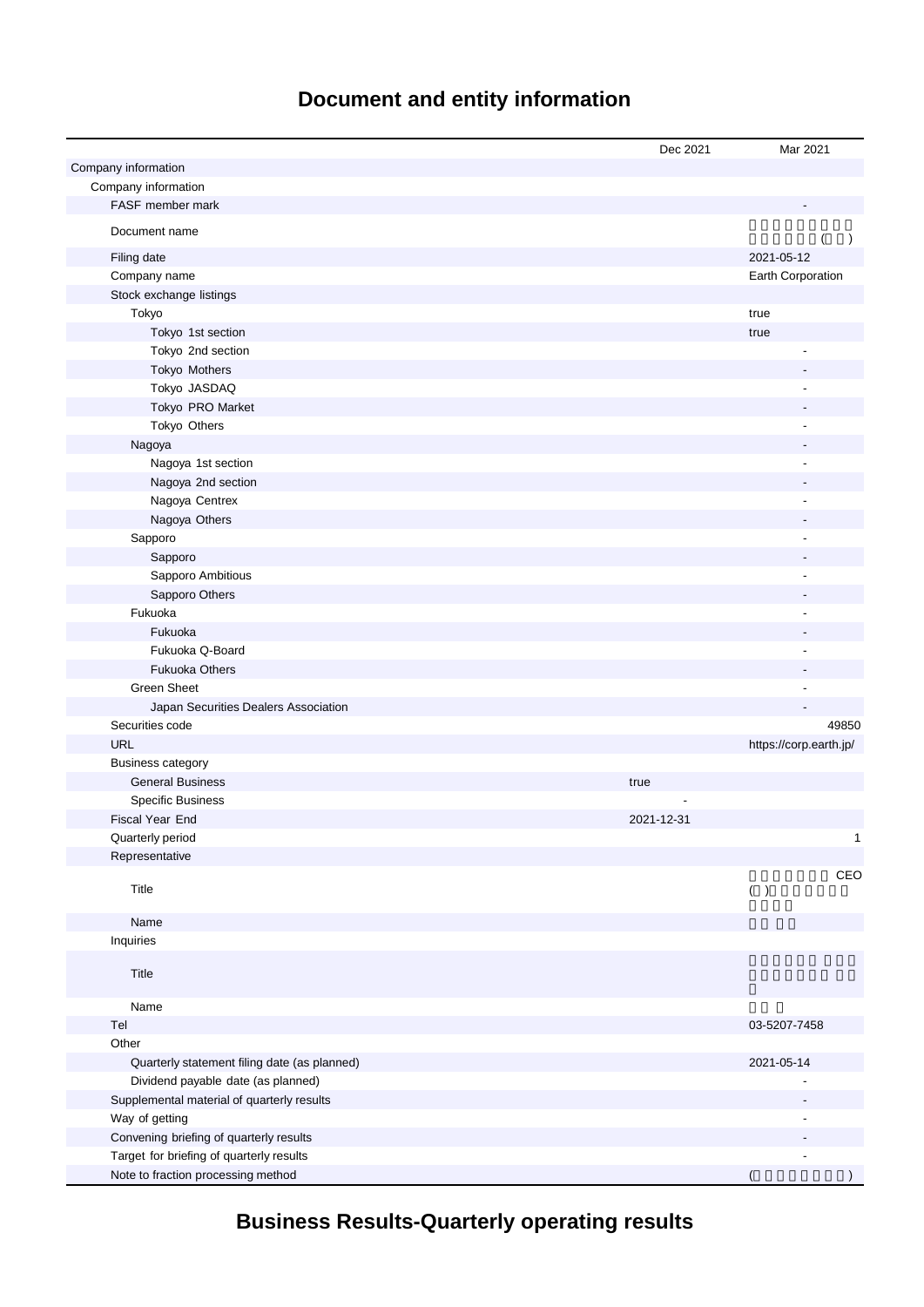|                                                    | Mar 2021 | Mar 2020 |
|----------------------------------------------------|----------|----------|
| Quarterly operating results                        |          |          |
| Quarterly operating results                        |          |          |
| Consolidated operating results                     |          |          |
| Consolidated income statements information         |          |          |
| Net sales                                          |          |          |
| Net sales                                          | 49,278   | 45,441   |
| % change                                           | 8.4      | 4.3      |
| Operating profit                                   |          |          |
| Operating profit                                   | 8,050    | 5,159    |
| % change                                           | 56.0     | 245.9    |
| Ordinary profit                                    |          |          |
| Ordinary profit                                    | 8,206    | 5,143    |
| % change                                           | 59.5     | 225.8    |
| Profit attributable to owners of parent            |          |          |
| Profit attributable to owners of parent            | 5,575    | 3,387    |
| % change                                           | 64.6     | 337.5    |
| Note to consolidated income statements information |          |          |
| Comprehensive income                               |          |          |
| Comprehensive income                               | 5,558    | 3,775    |
| Change in comprehensive income                     | 47.2     | 246.3    |
| Other consolidated operating results               |          |          |
| Basic earnings per share (Yen)                     | 252.83   | 167.41   |
| Diluted earnings per share (Yen)                   |          |          |
| Note to consolidated operating results             |          |          |
| Note to operating results                          |          |          |

## **Business Results-Quarterly financial positions**

| (in millions of yens)                    |          |          |  |
|------------------------------------------|----------|----------|--|
|                                          | Mar 2021 | Dec 2020 |  |
| Quarterly financial positions            |          |          |  |
| Quarterly financial positions            |          |          |  |
| Consolidated financial positions         |          |          |  |
| Total assets                             | 122,583  | 119,870  |  |
| Net assets                               | 62,687   | 59,823   |  |
| Capital adequacy ratio (%)               | 47.5     | 46.1     |  |
| Note to consolidated financial positions |          |          |  |
| Owner's equity                           | 58,216   | 55,299   |  |
| Note to financial positions              | -        |          |  |

## **Business Results-Note to quarterly business results**

|                                        | Mar 2021                 |
|----------------------------------------|--------------------------|
| Quarterly note to business results     |                          |
| Quarterly note to business results     |                          |
| Note to consolidated financial results |                          |
| Note to consolidated financial results | $\overline{\phantom{0}}$ |

# **Quarterly Dividends**

| (in millions of yens)    |          |          |          |
|--------------------------|----------|----------|----------|
|                          | Dec 2021 | Mar 2021 | Dec 2020 |
| Quarterly dividends      |          |          |          |
| Quarterly dividends      |          |          |          |
| <b>Dividends</b>         |          |          |          |
| Dividend per share (Yen) |          |          |          |
| Dividend per share (Yen) |          |          |          |
| First quarter            |          |          |          |
| Result                   | -        |          |          |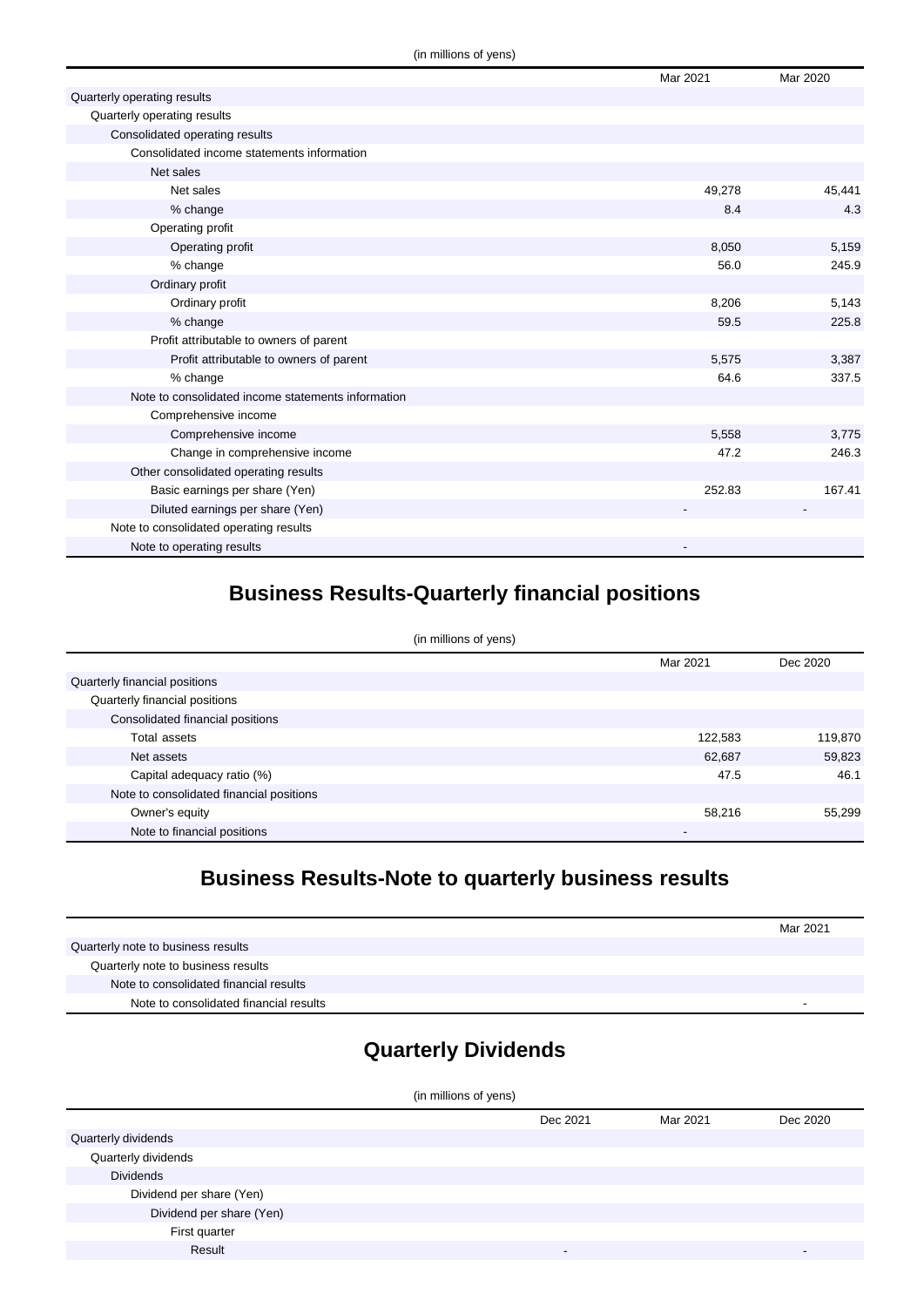| Second quarter                                                         |                          |        |
|------------------------------------------------------------------------|--------------------------|--------|
| Result                                                                 |                          | 0.00   |
| Forecast                                                               | 0.00                     |        |
| Upper                                                                  |                          |        |
| Lower                                                                  | $\overline{\phantom{a}}$ |        |
| Third quarter                                                          |                          |        |
| Result                                                                 |                          |        |
| Forecast                                                               | $\overline{\phantom{a}}$ |        |
| Upper                                                                  |                          |        |
| Lower                                                                  |                          |        |
| Year end                                                               |                          |        |
| Result                                                                 |                          | 115.00 |
| Forecast                                                               | 115.00                   |        |
| Upper                                                                  | $\overline{a}$           |        |
| Lower                                                                  | $\overline{\phantom{a}}$ |        |
| Annual                                                                 |                          |        |
| Result                                                                 |                          | 115.00 |
| Forecast                                                               | 115.00                   |        |
| Upper                                                                  | $\overline{\phantom{a}}$ |        |
| Lower                                                                  |                          |        |
| Correction of dividend forecast from the most recent dividend forecast |                          |        |
| Correction of dividend forecast from the most recent dividend forecast |                          |        |
| Annual                                                                 | $\overline{\phantom{a}}$ |        |
| Note to dividends                                                      |                          |        |
| Note to dividends                                                      |                          |        |
| Annual                                                                 |                          |        |

# **Quarterly Forecasts**

#### (in millions of yens)

|                                      | Dec 2021                            | Jun 2021                 |
|--------------------------------------|-------------------------------------|--------------------------|
| Quarterly forecasts                  |                                     |                          |
| Quarterly forecasts                  |                                     |                          |
| Title for forecasts                  | 2021<br>12<br>2021<br>2021<br>12 31 |                          |
| Preamble to consolidated forecasts   |                                     |                          |
| Preamble to forecasts                |                                     |                          |
| Main table of consolidated forecasts |                                     |                          |
| Net sales                            |                                     |                          |
| Net sales                            |                                     |                          |
| Forecast                             | 200,000                             | 113,600                  |
| Upper                                |                                     |                          |
| Lower                                |                                     |                          |
| % change                             |                                     |                          |
| Forecast                             | 2.0                                 | 2.7                      |
| Upper                                |                                     |                          |
| Lower                                |                                     |                          |
| Operating profit                     |                                     |                          |
| Operating profit                     |                                     |                          |
| Forecast                             | 11,000                              | 16,100                   |
| Upper                                |                                     |                          |
| Lower                                |                                     | ٠                        |
| % change                             |                                     |                          |
| Forecast                             | $-3.6$                              | 0.5                      |
| Upper                                |                                     | $\overline{\phantom{a}}$ |
| Lower                                | $\overline{\phantom{a}}$            | $\blacksquare$           |
| Ordinary profit                      |                                     |                          |
| Ordinary profit                      |                                     |                          |
| Forecast                             | 11,500                              | 16,300                   |
| Upper                                |                                     |                          |
| Lower                                |                                     |                          |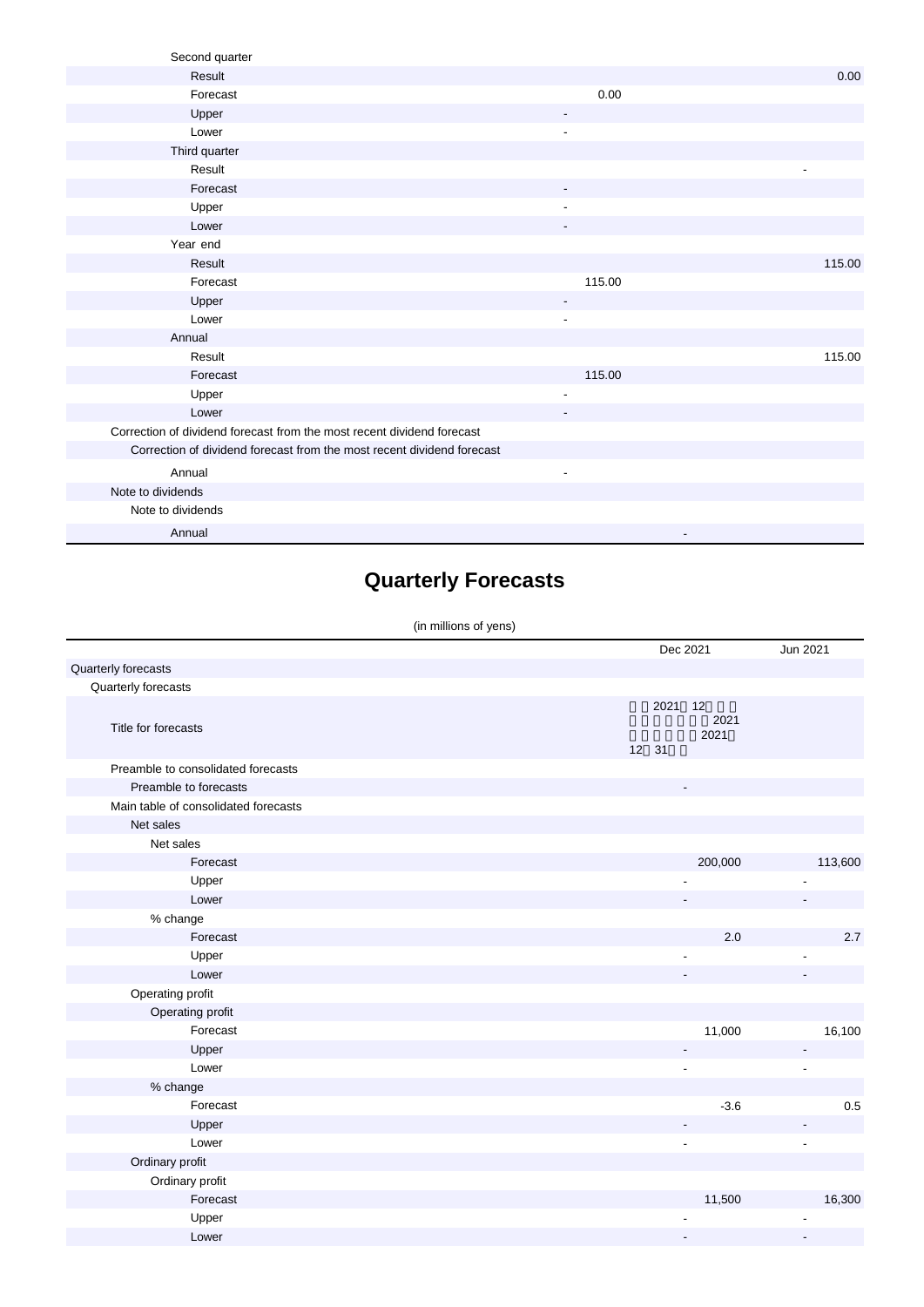| % change                                                                 |        |        |
|--------------------------------------------------------------------------|--------|--------|
| Forecast                                                                 | $-1.4$ | 1.0    |
| Upper                                                                    | ٠      |        |
| Lower                                                                    |        |        |
| Profit attributable to owners of parent                                  |        |        |
| Profit attributable to owners of parent                                  |        |        |
| Forecast                                                                 | 7,000  | 10,950 |
| Upper                                                                    |        |        |
| Lower                                                                    |        |        |
| % change                                                                 |        |        |
| Forecast                                                                 | 97.3   | 0.0    |
| Upper                                                                    |        |        |
| Lower                                                                    |        |        |
| Basic earnings per share (Yen)                                           |        |        |
| Basic earnings per share (Yen)                                           |        |        |
| Forecast                                                                 | 317.43 | 496.54 |
| Upper                                                                    |        |        |
| Lower                                                                    |        |        |
| Note to consolidated forecasts                                           |        |        |
| Note to forecasts                                                        |        |        |
| Correction of financial forecast from the most recent financial forecast |        |        |
| Correction of financial forecast from the most recent financial forecast |        |        |
| Forecast                                                                 |        |        |

### **Notes, Quarterly-Material changes in subsidiaries during this period changes in scope of consolidations resulting from change in subsidiaries**

|                                                                                                                                   | Mar 2021 |
|-----------------------------------------------------------------------------------------------------------------------------------|----------|
| Material changes in subsidiaries during this period (Changes in scope of<br>consolidations resulting from change is subsidiaries) |          |
| Material changes in subsidiaries during this period (Changes in scope of<br>consolidations resulting from change is subsidiaries) |          |
| <b>Others</b>                                                                                                                     |          |
| Material changes in subsidiaries during this period (Changes in scope<br>of consolidations resulting from change is subsidiaries) |          |
| Material changes in subsidiaries during this period (Changes in<br>scope of consolidations resulting from change is subsidiaries) |          |
| Number of subsidiaries newly consolidated                                                                                         |          |
| Name of subsidiaries newly consolidated                                                                                           |          |
| Number of subsidiaries excluded from consolidation                                                                                |          |
| Name of subsidiaries excluded from consolidation                                                                                  |          |
| Note to material changes in subsidiaries during this period                                                                       |          |
| Note to material changes in subsidiaries during this period                                                                       |          |

### **Notes, Quarterly-Applying of specific accounting of the consolidated quarterly financial statements**

|                                                                                               | Mar 2021 |
|-----------------------------------------------------------------------------------------------|----------|
| Applying of specific accounting of the consolidated quarterly financial statements            |          |
| Applying of specific accounting of the consolidated quarterly financial<br>statements         |          |
| <b>Others</b>                                                                                 |          |
| Applying of specific accounting of the consolidated quarterly financial<br>statements         |          |
| Applying of specific accounting of the consolidated quarterly<br>financial statements         |          |
| Note to applying of specific accounting of the consolidated quarterly<br>financial statements |          |
| Note to applying of specific accounting of the consolidated<br>quarterly financial statements |          |